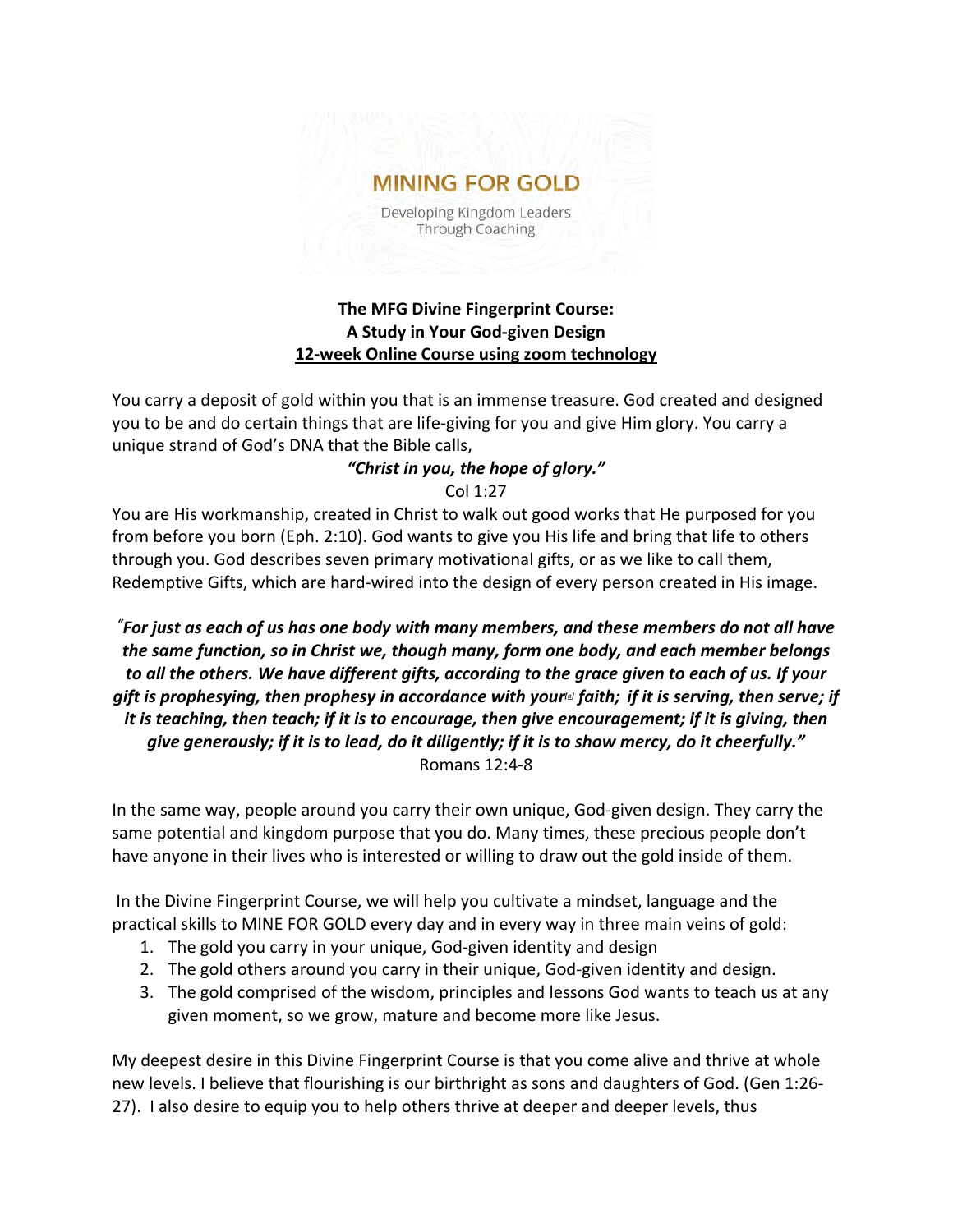multiplying your influence. My MFG prayer and dream is to see God raise up an army of leaders who

- Know God intimately
- Know the unique design and DNA they carry
- Share the principles of the Redemptive Gifts design with others widely
- Invest themselves in helping others flourish from their design.

## **The ultimate purpose of this course is that the life of God and the glory of His nature spread and multiply across the earth as the waters cover the sea.**

## **Course Description**

The course will be made up of 12 two hour live training sessions using Zoom digital video conferencing software (there will be a short 5-7 min break in the middle of each class). You can access trainings wherever you are with WIFI and a device. All sessions are recorded and uploaded to our Youtube channel for further viewing.

A Typical Divine Fingerprint Masterclass Session will look like this

- **Welcome/Connect/Prayer:** 5-10 min. Updates, review, admin and check in.
- **Divine Fingerprint Content (see topics on next page):** 30-45 min. In each session Tom will share deeper insight into the principles and function of each of the seven redemptive gifts. Students will be allowed to ask questions, and process content for a few minutes. (break will happen here)
- **Live MFG Demonstration:** 15-20 mins. Tom will demonstrate a MFG session around a person's redemptive gift. This tends to be students' favorite part of the class as they watch the Holy Spirit work beautifully and powerfully in one leaders life.
- **Breakout Groups:** 15-20 mins. Smaller breakout groups will shift into virtual rooms to share their thoughts and process what they've heard. Practice of MFG principles will also take place in these times.
- **Closing and prayer:** 5-10 mins. Final comments and prayer of blessing by Tom.

**Personal Coaching:** If you are interested in getting personal coaching around understanding and flowing more effectively in your redemptive gift, you can set up personal coaching sessions with Tom. Please schedule personal coaching sessions through my assistant, Mary Barrett, who can be reached at

### **[marydb.fullnessgroup@gmail.com](mailto:marydb.fullnessgroup@gmail.com)**

What this course is about. This course will help you:

- **Deepen your Understanding of the Seven Redemptive Gifts:** this teaching was transformational for me and my family. The gifts are biblically based and reflect the amazing and multifaceted character and beauty of God Himself.
- **Discover Your Own Unique Design and Sweet Spot:** Find out which of the gifts flow most naturally and frequently in your life. This is tremendously freeing when you see how the grace of God flows naturally through you.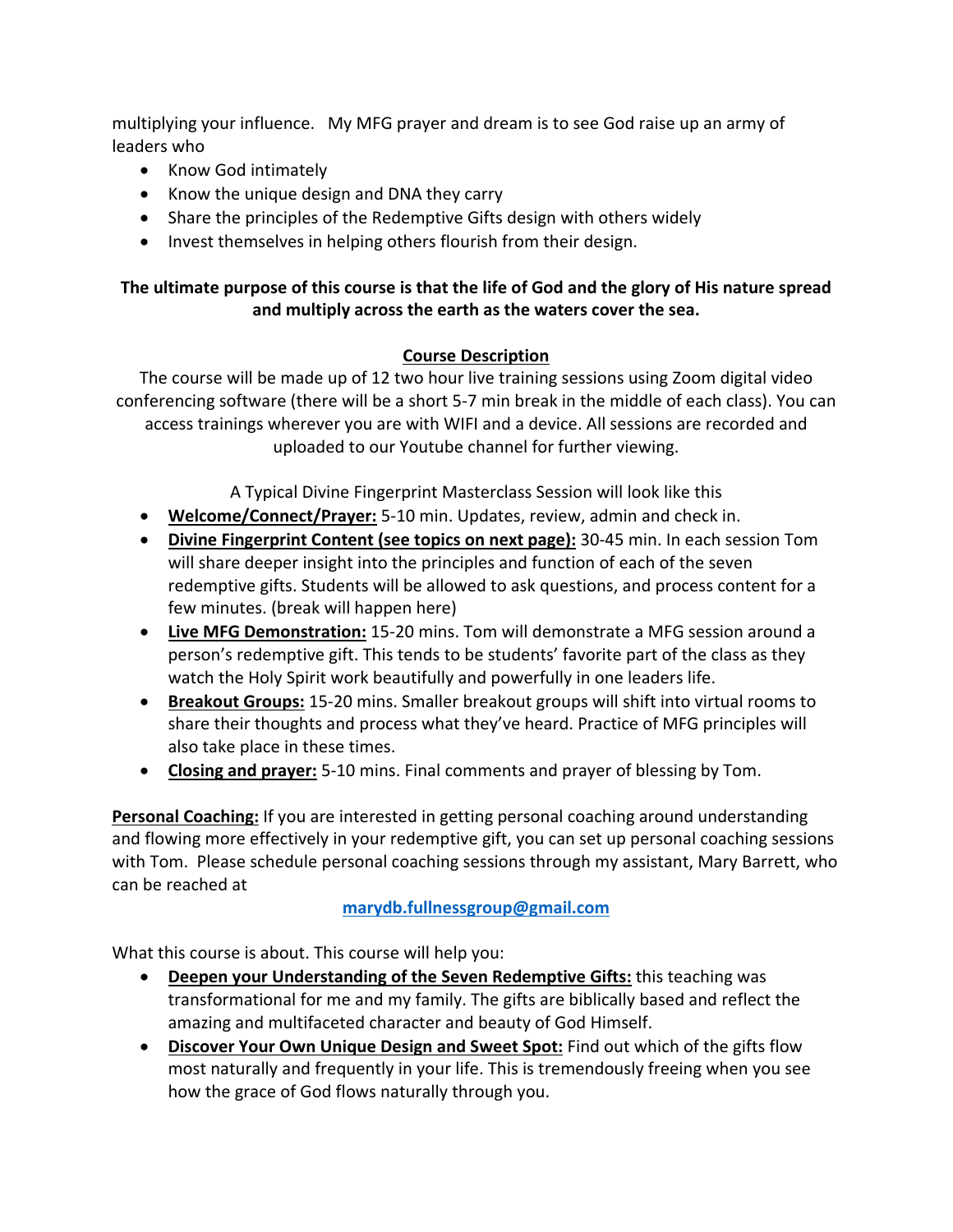- **Discover the Redemptive Gifts of Others:** With lots of live examples to watch and practice time (which I call reps, like lifting weights) with fellow students and leaders you identify, call out and affirm someone's redemptive gift.
- **Dive into Some Great New Friendships:** An opportunity to get to know some amazing people and leaders who love God and love to mine for the gold in others. Hear their stories, listen to their insights and build friendships that may last for a lifetime.
- **Develop Your Capacity as a Leader:** This class is a way to grow your leadership capacity. Leadership is influence. Deeply learning the principles of the Redemptive Gifts and living a lifestyle of MFG will expand your impact and multiply your reach for the kingdom.

What this course is NOT about:

- **A MFG Coaching Certification:** That important function is being developed over the next year and will be much deeper, more involved and costly. The MFG certification will allow you to be a MFG Trainer and run your own trainings wherever God takes you.
- **Developing the MFG Brand:** This course is about you moving forward in what God has called you to be and do. While I have no problem developing and offering trainings and products to help people thrive, there is no expectation that you have to sign up for anything long term by taking this course. The course is for you and where you are going, not about us.
- **Learning a Right or Wrong Way**: I am going to share with you, in depth, what I have learned about the Redemptive Gifts, human flourishing and developing others. Take what I share, toss out what isn't for you, and do what helps you the most. I believe this MFG philosophy of ministry to be a living, adapting, creative and ever-changing movement of gold mining, not learning the "correct way" to do MFG.

## **Weekly Class Topics**

- 1. **An overview of the Redemptive Gifts and how they flow and function:** A deep dive into scripture beginning in Romans 12. We will look at how these gifts are given by God and how He desires for them to function within His body.
- 2. **The 7 Redemptive Gifts:** We will cover the power and simplicity of each on a surface
	- level:
		- a. Prophet
		- b. Servant
		- c. Teacher
		- d. Exhorter
		- e. Giver
		- f. Ruler
		- g. Mercy
- 3. **Getting Clear about Design:** We thrive from our design. How do we get a clear and accurate self-assessment of our own personal, God-given design? Why does design matter so much in learning to thrive in life and leadership? How do we help others find their design?
- 4. **The Redemptive Gift of Prophet:** The Dynamite of the Redemptive Gifts. Elijah, Peter, Ezekiel, and Caleb.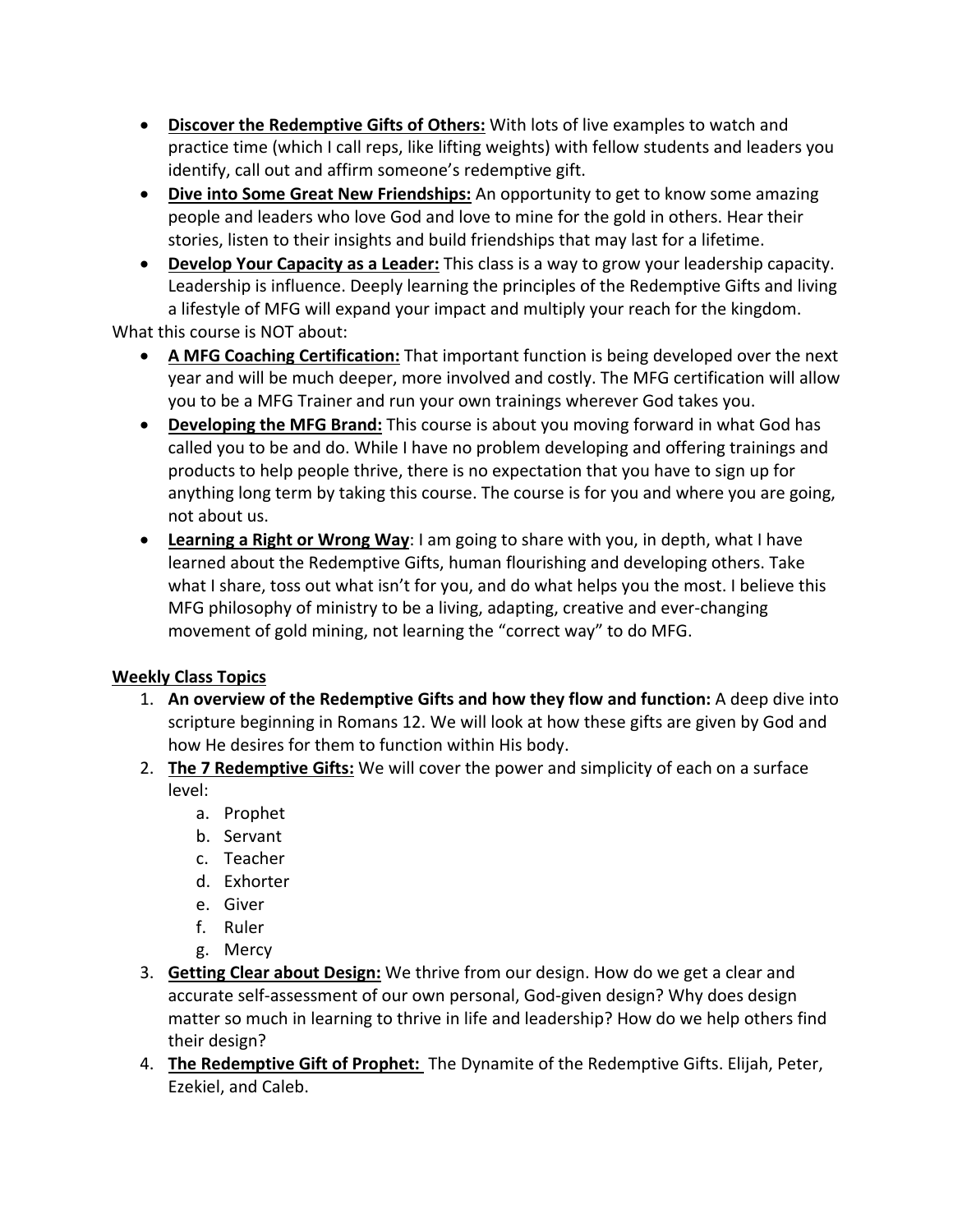- 5. **The Redemptive Gift of Servant:** The Clean Atmosphere of the Redemptive Gifts. Esther, Joseph (husband of Mary), Barnabas and Timothy.
- 6. **The Redemptive Gift of Teacher:** The Truth Bringer of the Redemptive Gifts. Daniel, Luke, Levi, Isaiah, Samuel and Mordecai.
- 7. **The Redemptive Gift of Exhorter:** The Boast of the Redemptive Gifts. Boasting about who God is. Moses, Jeremiah, and the apostle Paul.
- 8. **The Redemptive Gift of Giver:** The Good Steward of the Redemptive Gifts. Abraham, Jacob, Job and Matthew.
- 9. **The Redemptive Gift of Ruler:** The Good Government of the Redemptive Gifts. Joseph, Noah, Solomon, Boaz and Nehemiah.
- 10. **The Redemptive Gift of Mercy:** The Beauty and Intimacy of the Redemptive Gifts. Mary, John the apostle, and King David.
- 11. **Embracing the Cross**: One of the most important parts of the teaching of the Redemptive Gifts is to learn to allow God to bring to death the flesh around your gift. This is not an easy thing, His working can feel brutal at times. But God's love is always behind His discipline. I think this is the key to this teaching.
- 12. **Every Gift Thriving:** What does it look like when all 7 gifts are flowing and flourishing: a living picture of the kingdom of God. It looks like a world of peace, love, joy and all glory going to God.

## **Developing Leaders Globally**

A portion of every students' tuition will be given to developing MFG leaders in parts of the world where leadership development is lacking or non-existent. Our dream is to see leaders thrive and multiply their influence all across the world.

## **MFG Masterclass Pre-Course Work**

All these tasks need to be completed **by the end of the third class**

- A. **Recommended Reading before the course: The Book Mining for Gold:** available through Amazon and other online sources.
- B. **Email Tom a one-page summary of the Book:** email Tom a summary of what stood out to you the most in reading the book, and what you hope to learn in the MFG Masterclass.
- C. **Fill out Application on the website:** miningforgold.org.
	- a. Email Tom a 500-word essay entitled, "Why I want to take the Divine Fingerprint Course." Tell me why you are interested in investing your precious time and energy to be a part of this class.
	- b. Describe 2-3 personal goals you have in taking the course. This can be in your 500 word essay.
	- c. Identify 2-3 leaders in your relational network who agree to have powerful conversations with you around the redemptive gifts.
- D. **Additional Recommended Reading Resource:** Designed for Fulfillment, Charles Wale, available on Amazon.